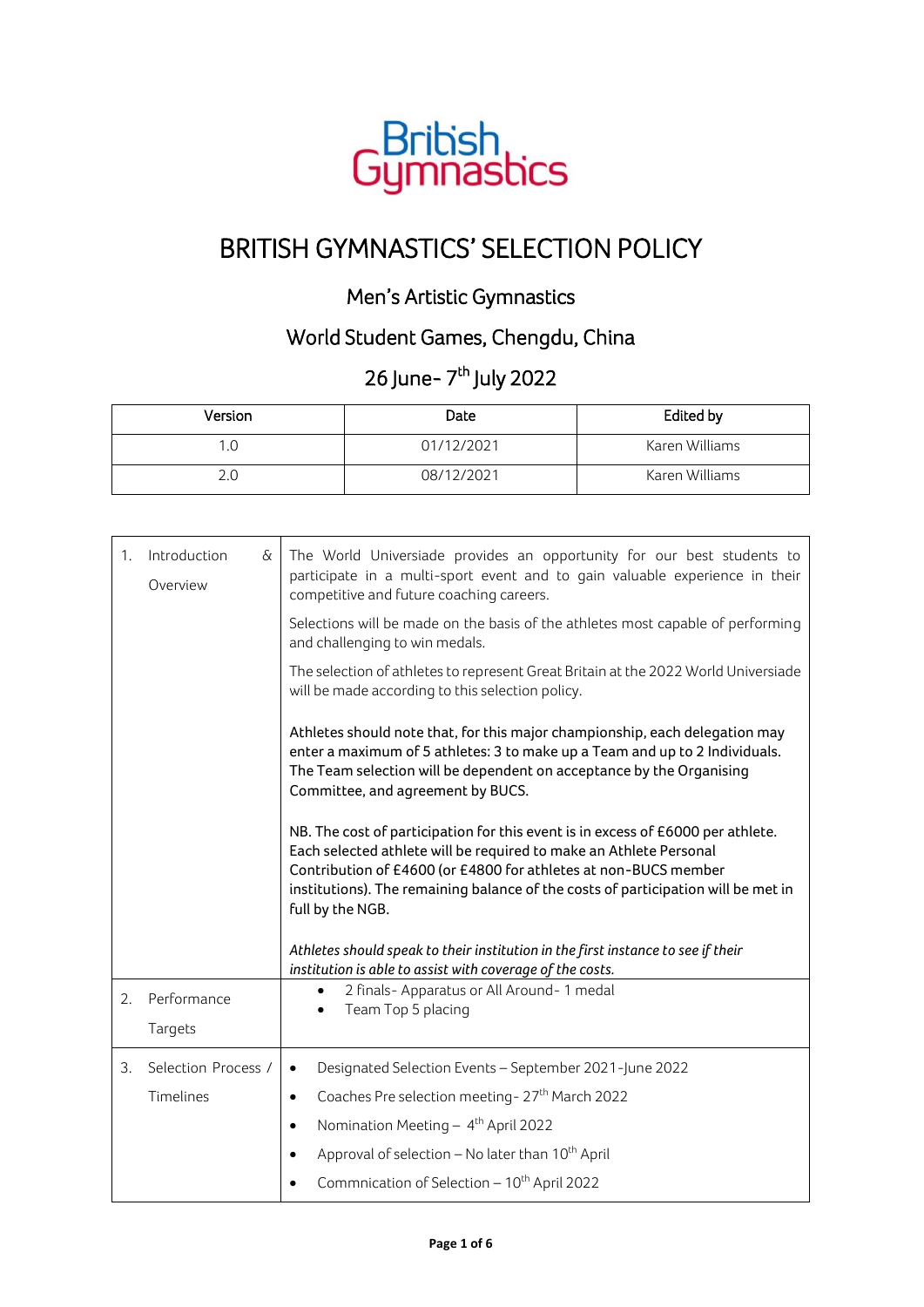|    |                                | Appeals Deadline - 12 <sup>th</sup> April<br>٠                                                                                                                                                                                                                                                                                                                                                                                                                                                                                                                                                   |
|----|--------------------------------|--------------------------------------------------------------------------------------------------------------------------------------------------------------------------------------------------------------------------------------------------------------------------------------------------------------------------------------------------------------------------------------------------------------------------------------------------------------------------------------------------------------------------------------------------------------------------------------------------|
|    |                                | Nomination to BUCS-15 <sup>th</sup> April 2022<br>٠                                                                                                                                                                                                                                                                                                                                                                                                                                                                                                                                              |
|    |                                | Team Announcement $-6$ <sup>th</sup> May 2022<br>$\bullet$                                                                                                                                                                                                                                                                                                                                                                                                                                                                                                                                       |
| 4. | <b>BUCS</b><br>Entry deadlines | British Gymnastics is the selecting body that enters the GBR team to the FIG/FISU<br>Organiser. The timelines for entry to the World Universiade 2021 are listed:                                                                                                                                                                                                                                                                                                                                                                                                                                |
|    |                                | Definitive Entry - February 2022                                                                                                                                                                                                                                                                                                                                                                                                                                                                                                                                                                 |
|    |                                | Nominative Entry - May 2022<br>$\bullet$                                                                                                                                                                                                                                                                                                                                                                                                                                                                                                                                                         |
| 5. | Competition                    | FIG Competition, FIG Code of Points<br>$\bullet$                                                                                                                                                                                                                                                                                                                                                                                                                                                                                                                                                 |
|    | Format                         | Senior Men's Team and AA Qualification: 5:4:3 Format<br>٠                                                                                                                                                                                                                                                                                                                                                                                                                                                                                                                                        |
|    |                                | All Around Final: Top 18, 2 per Country<br>$\bullet$                                                                                                                                                                                                                                                                                                                                                                                                                                                                                                                                             |
|    |                                | Apparatus Finals: Top 8, 2 per Country                                                                                                                                                                                                                                                                                                                                                                                                                                                                                                                                                           |
| 6. | Eligibility Criteria           | Athletes are eligible for consideration provided they are:                                                                                                                                                                                                                                                                                                                                                                                                                                                                                                                                       |
|    |                                | a British Citizen, holding a British passport<br>٠                                                                                                                                                                                                                                                                                                                                                                                                                                                                                                                                               |
|    |                                | Be at least 18 and no older than 26* years of age on 31 December of the<br>year of the event (i.e. born between 01/01/1996 and 31/12/2003).<br>*One year older permitted due to competition postponement.                                                                                                                                                                                                                                                                                                                                                                                        |
|    |                                | a current British Gymnastics member<br>٠                                                                                                                                                                                                                                                                                                                                                                                                                                                                                                                                                         |
|    |                                | eligible to compete for Great Britain by possession of a current Gymnast<br>٠<br>Licence held with FIG                                                                                                                                                                                                                                                                                                                                                                                                                                                                                           |
|    |                                | Students who are currently officially registered as proceeding towards a<br>$\bullet$<br>Level 4 qualification (on the Framework for Higher Education Qualifications<br>in England, Wales and Northern Ireland) or equivalent or above*                                                                                                                                                                                                                                                                                                                                                          |
|    |                                | *Students graduating in 2021 will be eligible to compete in 2022, as former<br>students who have obtained their qualification in the calendar year preceding<br>the event.                                                                                                                                                                                                                                                                                                                                                                                                                       |
|    |                                | Please note that any athlete who is currently suspended or expelled by FISU,<br>WADA, International or National Federation is ineligible for selection.                                                                                                                                                                                                                                                                                                                                                                                                                                          |
| 7. | The 'Team'                     | The 'Team' means the team which is selected by British Gymnastics and<br>1.<br>includes athletes, coaches, nominated reserves, medical support personnel,<br>judges, Team Leaders, Heads of Delegation and any associated members of<br>the Performance Sport staff.                                                                                                                                                                                                                                                                                                                             |
| 8. | 'Competing<br>The<br>Team'     | The 'Competing Team' means the team of up to 5 gymnasts who will compete<br>1.<br>at the World Universiade.                                                                                                                                                                                                                                                                                                                                                                                                                                                                                      |
| 9. | Nomination Panel               | Following the completion of the Designated Selection Events listed in this<br>1.<br>Policy, the MAG Head National Coach will consult with the BG Senior National<br>Coach, National Coaches, Judging representative and Lead Physiotherapist<br>for the discipline. The Panel may also take into account any relevant input<br>deemed necessary from the Performance staff to discuss the nomination of<br>the athletes and coaches.<br>The nominated athletes and coaches will be those, in the expert opinion of the<br>2.<br>MAG Head National Coach, most able to achieve the targets as the |
|    |                                | Competing Team, listed in the section 'Performance Targets'.                                                                                                                                                                                                                                                                                                                                                                                                                                                                                                                                     |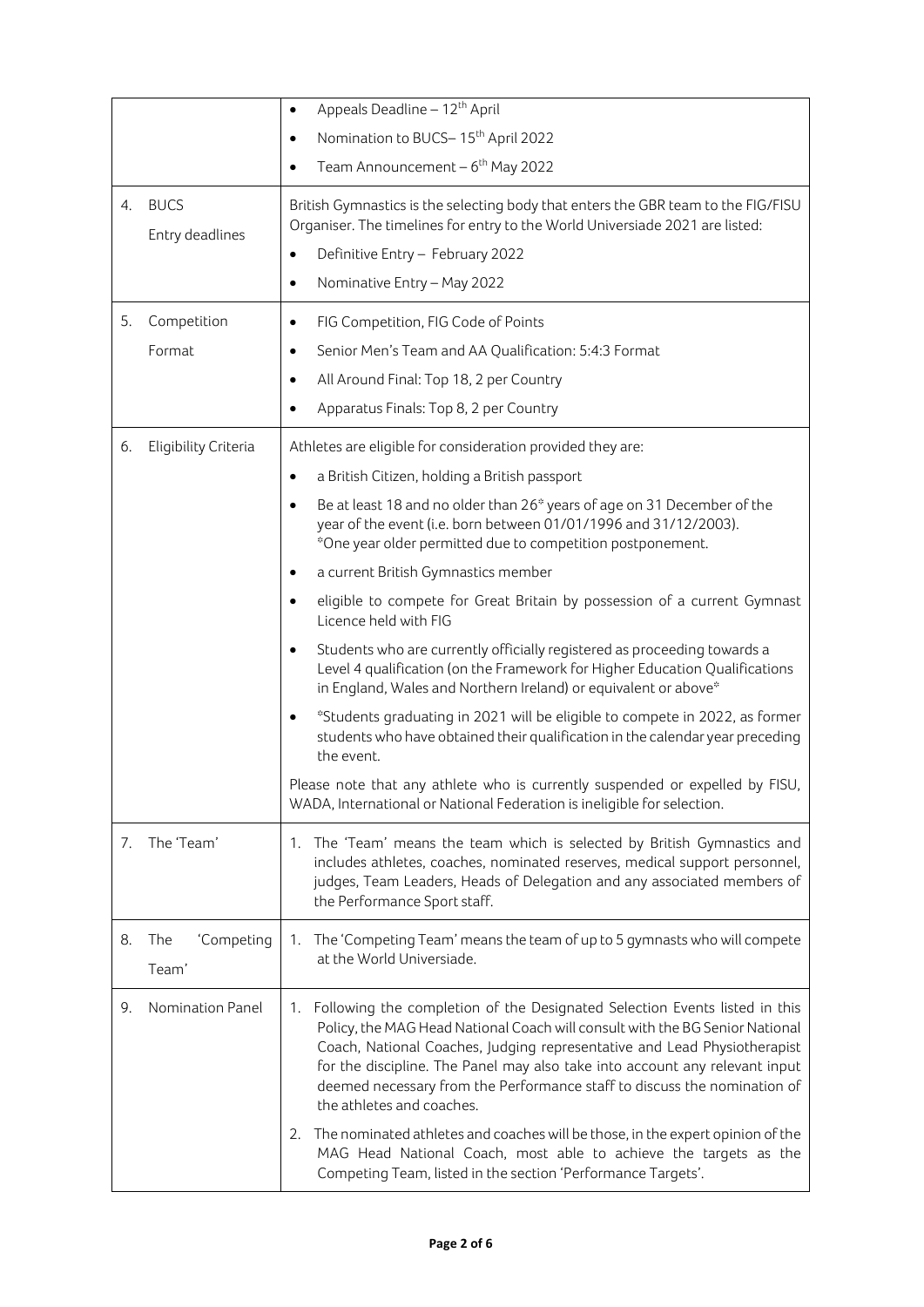|                                    | 3. Following this Nomination Panel meeting, the Head National Coach will<br>forward the completed Nomination documentation including a list of<br>nominated athletes and coaches to the Approvals Panel on 6 <sup>th</sup> April 2022                                                                                                                                               |
|------------------------------------|-------------------------------------------------------------------------------------------------------------------------------------------------------------------------------------------------------------------------------------------------------------------------------------------------------------------------------------------------------------------------------------|
| 10. Approval Panel                 | 1. The completed nomination will be forwarded to the relevant representatives<br>from BUCS for approval.                                                                                                                                                                                                                                                                            |
|                                    | 2. The British Gymnastics Approval Panel will confirm the selection of the Team<br>for nomination to BUCS by 12 <sup>th</sup> April 2022                                                                                                                                                                                                                                            |
|                                    | BUCS will confirm the nomination no later than 1 <sup>st</sup> May 2022<br>3.                                                                                                                                                                                                                                                                                                       |
| 11. Communication of<br>Selections | Once the Approval panel confirm the selection of the team, BUCS will notify<br>1.<br>those confirmed via email, as well as those that were considered but not<br>selected.                                                                                                                                                                                                          |
|                                    | 2. Once the communication of selections has taken place, the 48-hour appeals                                                                                                                                                                                                                                                                                                        |
|                                    | window comes into effect.<br>3. Athletes and Coaches shall refrain from making any public statements with<br>regard to team selection until the official announcement of the Team.                                                                                                                                                                                                  |
| 12. Appeals                        | 1. Appeals can only be submitted from midday 10 <sup>th</sup> April 2022 to midday 12 <sup>th</sup><br>April 2022 for a non-selected athlete on the grounds that the process<br>outlined within this Selection Policy has not been adhered to.                                                                                                                                      |
|                                    | 2. The selection of coaches and judges is not open to appeal under any<br>circumstances.                                                                                                                                                                                                                                                                                            |
|                                    | 3. Appeals should be made following British Gymnastics' Appeals Process.<br>Details can be found on the British Gymnastics' website; https://www.british-<br>Gymnastics.org/technical-information/performance-<br>Gymnastics/document-downloads/9101-performance-appeals-procedure-<br>november-2017/file.                                                                          |
|                                    | 4. A Final Appeal may be lodged to an independent BUCS led panel, following<br>the First Appeal process. A Final Appeal must be made in writing by email to<br>GBStudentsabucs.org.uk, by the athlete who is appealing, within 24 hours of<br>being informed of the outcome of the First Appeal. No appeals will be<br>considered by third parties including relatives of athletes. |
| 13. Designated<br>Selection Events | The Nomination Panel will take into consideration performances at the<br>1.<br>following events:                                                                                                                                                                                                                                                                                    |
|                                    | FIG recognised International Competitions between January 2021 and April<br>$\bullet$<br>2022                                                                                                                                                                                                                                                                                       |
|                                    | BUCS Championships 5/6 February 2022 : Hinckley, Lesicestershire<br>٠                                                                                                                                                                                                                                                                                                               |
|                                    | Home Nations Championships in February/March 2022<br>$\bullet$                                                                                                                                                                                                                                                                                                                      |
|                                    | British Championships 24-27 March 2022<br>$\bullet$                                                                                                                                                                                                                                                                                                                                 |
|                                    | Performances at GB National Squad training.                                                                                                                                                                                                                                                                                                                                         |
|                                    | In order to be considered for selection, an athlete who is ill or injured prior to or<br>during one of the Designated Selection Events must provide written<br>authentication of the injury or illness by one of the medical personnel approved<br>by British Gymnastics (listed at the end of this Policy). This documentation must<br>be submitted to the Head National Coach.    |
|                                    | Any gymnast unable to compete at the listed Designated Selection Events can<br>petition for consideration. Gymnasts are required to send a petition in writing<br>explaining the reasons for being unable to compete at the DSE's                                                                                                                                                   |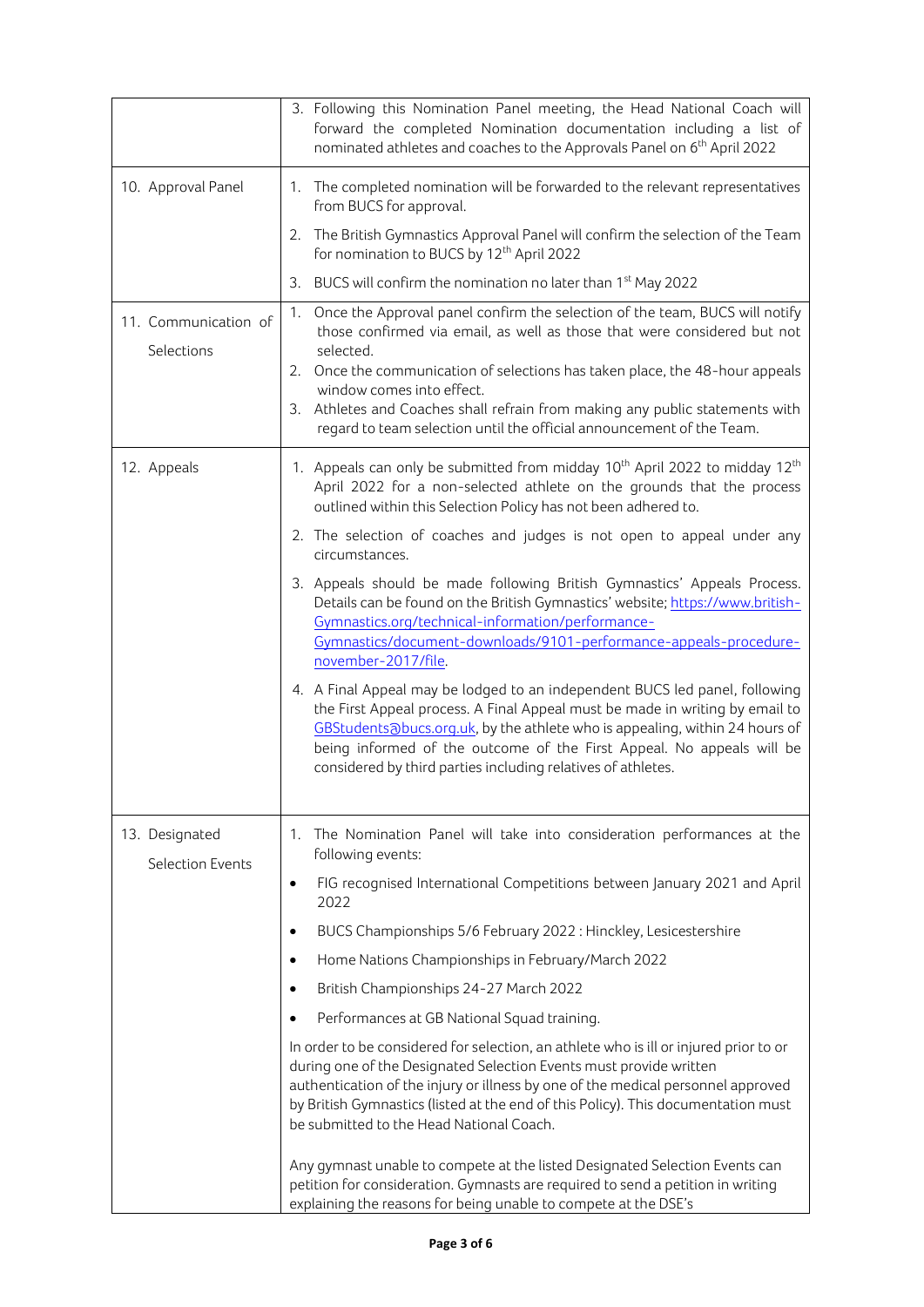| 14. Nomination                                                                                                                                                                                                                                                                                                                                                                                | to chris.hughes@british-gymnastics.org by 12pm Friday 11 <sup>th</sup> March. Any gymnast<br>who is considered based upon a petition will be required to submit agreed<br>competition routine footage to an independent GB judging panel no later than<br>25 <sup>th</sup> March 2022. The judging panel will evaluate the performances to determine<br>if they meet the performance standards listed in 14.5. The scoring of submitted<br>routines is not open for appeal.<br>The minimum standards that are required to be achieved during the<br>1. |                                                                                                                                                          |                                                                                                                                                                                                                                                                                                             |             |      |             |                                                                                                                                                                              |
|-----------------------------------------------------------------------------------------------------------------------------------------------------------------------------------------------------------------------------------------------------------------------------------------------------------------------------------------------------------------------------------------------|--------------------------------------------------------------------------------------------------------------------------------------------------------------------------------------------------------------------------------------------------------------------------------------------------------------------------------------------------------------------------------------------------------------------------------------------------------------------------------------------------------------------------------------------------------|----------------------------------------------------------------------------------------------------------------------------------------------------------|-------------------------------------------------------------------------------------------------------------------------------------------------------------------------------------------------------------------------------------------------------------------------------------------------------------|-------------|------|-------------|------------------------------------------------------------------------------------------------------------------------------------------------------------------------------|
| standards                                                                                                                                                                                                                                                                                                                                                                                     | Designated Selection Events (14) to be considered for nomination are at least<br>2 final scores and 2 start scores on individual apparatus as listed below, or an<br>all around score of 77.0 or above.                                                                                                                                                                                                                                                                                                                                                |                                                                                                                                                          |                                                                                                                                                                                                                                                                                                             |             |      |             |                                                                                                                                                                              |
|                                                                                                                                                                                                                                                                                                                                                                                               | Floor                                                                                                                                                                                                                                                                                                                                                                                                                                                                                                                                                  | Pommel                                                                                                                                                   | Rings                                                                                                                                                                                                                                                                                                       | Vault       | Pbar | <b>HBar</b> | AA                                                                                                                                                                           |
|                                                                                                                                                                                                                                                                                                                                                                                               | 5.3                                                                                                                                                                                                                                                                                                                                                                                                                                                                                                                                                    | 5.3                                                                                                                                                      | 5.3                                                                                                                                                                                                                                                                                                         | $5.2*1$     | 5.3  | 5.3         | $77+$                                                                                                                                                                        |
|                                                                                                                                                                                                                                                                                                                                                                                               | 13.8                                                                                                                                                                                                                                                                                                                                                                                                                                                                                                                                                   | 13.8                                                                                                                                                     | 13.8                                                                                                                                                                                                                                                                                                        | $14.0$ (av) | 13.8 | 13.4        |                                                                                                                                                                              |
|                                                                                                                                                                                                                                                                                                                                                                                               |                                                                                                                                                                                                                                                                                                                                                                                                                                                                                                                                                        | *1 - 2 vaults and the total score as an average<br>following monitoring of international and national scoring prior to that date.                        |                                                                                                                                                                                                                                                                                                             |             |      |             | * The above scores reflect the change in the Code of Points from January 2022,<br>and BG reserve the right to make adjustments to these scores by 1 <sup>st</sup> March 2022 |
| 15. Nomination<br>Process                                                                                                                                                                                                                                                                                                                                                                     | 1. Athletes will be nominated/selected on the basis of achieving the performance<br>targets for Great Britain as part of the Competing Team.                                                                                                                                                                                                                                                                                                                                                                                                           |                                                                                                                                                          |                                                                                                                                                                                                                                                                                                             |             |      |             |                                                                                                                                                                              |
|                                                                                                                                                                                                                                                                                                                                                                                               | 2. By entering the selection process, athletes and personal coaches agree to be<br>bound by the provisions of this policy.                                                                                                                                                                                                                                                                                                                                                                                                                             |                                                                                                                                                          |                                                                                                                                                                                                                                                                                                             |             |      |             |                                                                                                                                                                              |
|                                                                                                                                                                                                                                                                                                                                                                                               | 3. Athletes meeting the eligibility criteria and who are members of British<br>Gymnastics will automatically be considered for nomination.                                                                                                                                                                                                                                                                                                                                                                                                             |                                                                                                                                                          |                                                                                                                                                                                                                                                                                                             |             |      |             |                                                                                                                                                                              |
| targets for Great Britain.<br>5. Nominated athletes and coaches will be expected to undertake all programme<br>activities (Camps and Competitions) laid out by the MAG Head National Coach<br>as part of the preparations for the Championships to prove their readiness to<br>compete. This will include participation in the London Open and British Team<br>Championships for 2022.        |                                                                                                                                                                                                                                                                                                                                                                                                                                                                                                                                                        |                                                                                                                                                          | 4. Following the final selection event (British championships), the Universiade<br>Team will be nominated for selection based on athletes who have<br>demonstrated the performance standards at one, or more of the designated<br>selection events and deemed the most capable of achieving the performance |             |      |             |                                                                                                                                                                              |
|                                                                                                                                                                                                                                                                                                                                                                                               |                                                                                                                                                                                                                                                                                                                                                                                                                                                                                                                                                        |                                                                                                                                                          |                                                                                                                                                                                                                                                                                                             |             |      |             |                                                                                                                                                                              |
|                                                                                                                                                                                                                                                                                                                                                                                               |                                                                                                                                                                                                                                                                                                                                                                                                                                                                                                                                                        | 6. Nominated athletes and coaches must also agree to observe all obligations<br>outlined within the competition rules and the stipulations made by BUCS. |                                                                                                                                                                                                                                                                                                             |             |      |             |                                                                                                                                                                              |
|                                                                                                                                                                                                                                                                                                                                                                                               | criteria:                                                                                                                                                                                                                                                                                                                                                                                                                                                                                                                                              |                                                                                                                                                          |                                                                                                                                                                                                                                                                                                             |             |      |             | 7. Team Coaches will be nominated based upon consideration of the following                                                                                                  |
| To optimise medal winning potential<br>Their ability to lead, organise and control under situations of high<br>responsibility and stress<br>Their international experience and performance<br>٠<br>Their attendance at all required meetings, squad training and events.<br>٠<br>Supporting multiple athletes or athletes who have the potential to multi<br>$\bullet$<br>medal at the event. |                                                                                                                                                                                                                                                                                                                                                                                                                                                                                                                                                        |                                                                                                                                                          |                                                                                                                                                                                                                                                                                                             |             |      |             |                                                                                                                                                                              |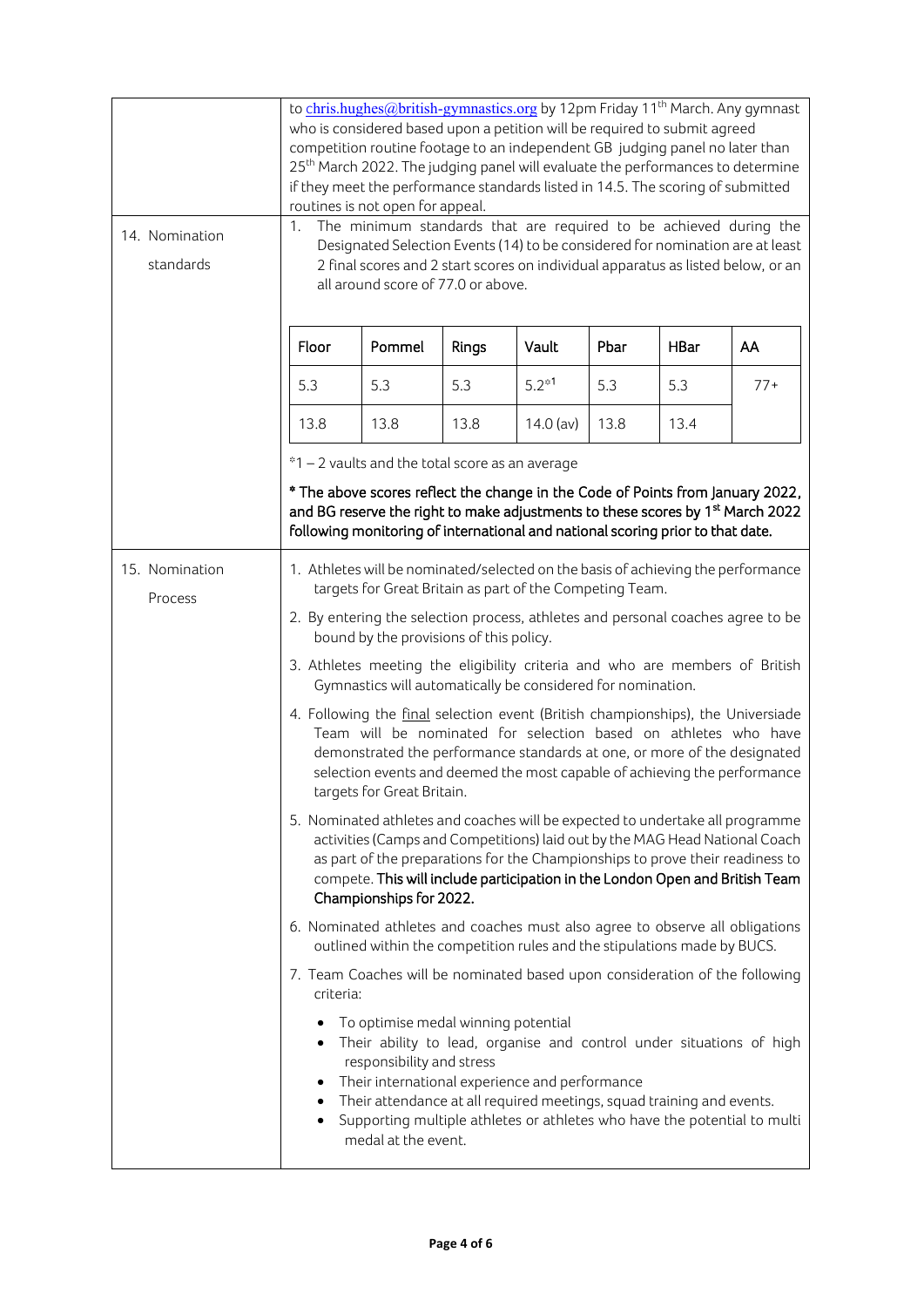|                                         |  |    | The nomination panel will take place on $6th$ April 2022. This will be chaired by<br>the Head National Coach with National Coaches, Technical Committee Chair<br>and Judging representative in attendance.                                                                                                                                                                                                                                                                                                                                                                                         |
|-----------------------------------------|--|----|----------------------------------------------------------------------------------------------------------------------------------------------------------------------------------------------------------------------------------------------------------------------------------------------------------------------------------------------------------------------------------------------------------------------------------------------------------------------------------------------------------------------------------------------------------------------------------------------------|
| $\delta\!$<br>16. Injury<br>Replacement |  |    | 1. In the event of injury and/or the need for replacement, any athlete may be<br>called upon to join the Team at any time.                                                                                                                                                                                                                                                                                                                                                                                                                                                                         |
|                                         |  |    | 2. Once Team selections have been confirmed by the Approval Panel, all<br>selected athletes must agree not to withhold any information on training<br>fitness, injury status or illness that could affect training or competition at any<br>time until the point of the Championships.                                                                                                                                                                                                                                                                                                             |
|                                         |  |    | 3. All selected athletes must declare any medications they are taking, the use of<br>any restricted medications, and submit these to the Chief Medical Officer at<br>British Gymnastics for medical approval.                                                                                                                                                                                                                                                                                                                                                                                      |
|                                         |  |    | 4. An athlete or coach may be removed from the Team in the event of a non-<br>compliance in training, a breach of responsibility to the Team or a violation of<br>the Codes of Behaviour adopted by the Team. Prior to removal the athlete or<br>coach will be presented with the opportunity to attend a removal interview<br>with the Performance Director (or their appointed representative) and where<br>possible one other independent person. Written justification must be<br>provided for all removals by the Performance Director. Decisions on these<br>matters are not open to appeal. |
|                                         |  |    | 5. At any stage following the selection announcement and prior to departure to<br>the competition, should any athlete fail to reach performance expectations in<br>training or competition, the MAG Head National Coach may recommend de-<br>selection to the Approval Panel. The Approval Panel will consider this<br>recommendation, provide an opportunity for the athlete to make a counter-<br>argument, and then pass judgement. Written justification must be provided<br>for all removals. Decisions on these matters are not open to appeal.                                              |
|                                         |  |    | 6. At any stage following the arrival of the Team at the competition and during<br>the event, should any athlete fail to reach performance expectations in<br>training or competition, the MAG Head National Coach may recommend de-<br>selection to Head of Delegation. The Head of Delegation will consider this<br>recommendation, provide an opportunity for the athlete to attend an<br>interview to make a counter-argument, and then pass judgement. Written<br>justification must be provided for all removals. Decisions on these matters are<br>not open to appeal.                      |
|                                         |  |    | 7. At any stage following the selection announcement, should there be a doubt<br>over the ability of a athlete to compete to the best of his ability due to an injury<br>or illness, the following procedure will be adhered to:                                                                                                                                                                                                                                                                                                                                                                   |
|                                         |  | a) | The athlete will be referred to British Gymnastics' designated Medical<br>Officer to undergo a medical examination to determine their fitness to<br>participate. Initially this will be based on an assessment of whether or not<br>the injury and/or illness is such that the athlete is physically unable to<br>compete or is at risk of causing medical harm to themselves, or<br>endangering other competitors, officials or spectators.                                                                                                                                                       |
|                                         |  | b) | If the athlete passes the initial medical examination carried out by the<br>Medical Officer but British Gymnastics still has concerns over whether or<br>not the athlete is able to compete to the best of his ability due to the<br>underlying injury or illness, the athlete will be required to undertake<br>British Gymnastics' designated "Fitness Test".                                                                                                                                                                                                                                     |
|                                         |  | C) | The Fitness Test is an objective assessment that will require the athlete<br>to perform routine(s) to 0.3 of their expected start value or final score.<br>This would be in the presence of an independent Judge.                                                                                                                                                                                                                                                                                                                                                                                  |